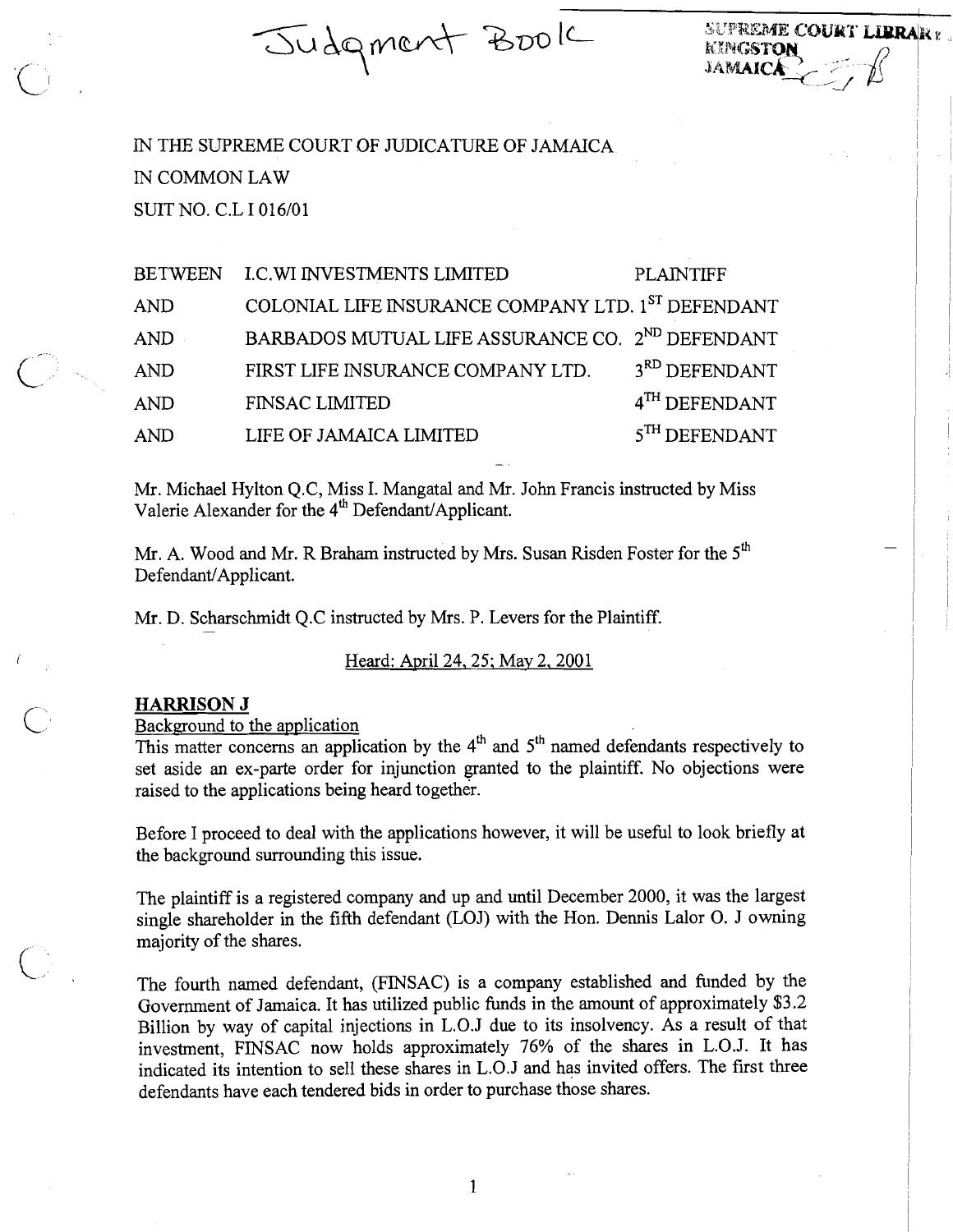The plaintiff, a minority shareholder of the fifth named defendant has brought this action against the defendants and it seeks a declaration that each and all of the defendants have breached their statutory duties under the Securities (Take Over and Merger) Regulations. It also seeks an injunction against the defendants.

### The ex-parte injunction

 $\overline{\phantom{a}}$ .

On April 12, 2001, McIntosh J who heard the ex-parte application made the following order :

- i) The first, second and third defendants and their servants and/or agents or otherwise howsoever and each and/or either and/or all be restrained from proceeding with their offers to purchase a majority of the ordinary shares in the fifth named defendant from the fourth named defendant which were made in breach of the "Regulations and without first complying with the terms of the said "Regulations" in particular Regulations 4, 10, 14 and 26.
- ii) The fourth defendant as the offeree company and its servants and or its agents or otherwise howsoever be restrained from accepting any of the said offers fiom the first, second and/or third defendants which were made in breach of the said Regulations, and without first itself complying with Regulation 8 of the said Regulations..
- iii) The fifth named defendant as the offeree company and its servants and or its agents or otherwise howsoever be restrained fiom approving and registering the said transfer of shares without the said fifth named defendant itself first complying with the terms of the said Regulations and secondly without the Offeror so complying as well..
- iv) That the fourth named defendant and/or its servants and/or agents or otherwise howsoever be restrained from selling and/or transferring 140,816,330 ordinary shares in the fifth named defendant to the First and/or Second and/or Third named defendants or any third party without first complying with the option granted to the Plaintiff by an Agreement between the said Fourth and Fifth named defendants and the plaintiff dated  $21<sup>st</sup>$  May, 1997.
- v) The fifth named defendant and/or its servants and/or agents or otherwise howsoever be restrained from approving and registering the said transfer in breach of the said Agreement dated 21<sup>st</sup> May 1997,

For 30 days from the date of this Order or until further order.

- vi) The plaintiff have leave to serve the order granted herein and the Writ of Summons and Statement of Claim on the  $1<sup>st</sup>$  and  $2<sup>nd</sup>$  Defendants out of the jurisdiction on their registered offices.
- vii) Costs to be costs in the cause."

The fourth and fifth defendants respectively, are now seeking to set aside the above order. There is no application by the plaintiff for an interlocutory hearing so, the only matter before me is that concerning the summons to set aside the exparte order.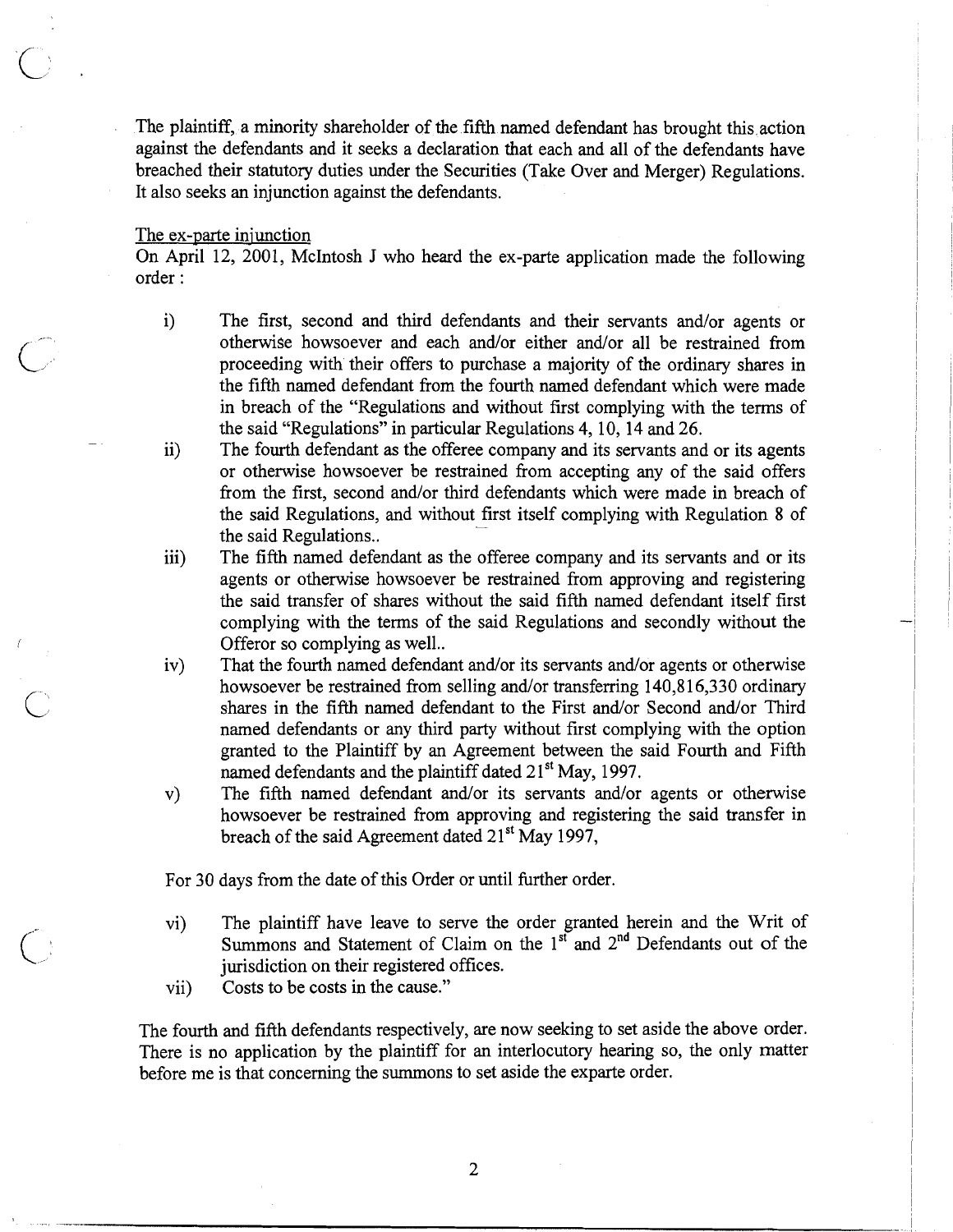## Concession

At the hearing before me, Mr. Scharschmidt Q.C for the plaintiff, conceded at the very outset that paragraphs  $2 - 5$  inclusive, of the above order ought to be set aside. These paragraphs in the aforesaid order touched and concerned the fourth and fifth named defendants respectively. No concession was made however, with respect to the facts alleged in the affidavits in support of the applications to set aside.

## The first, second and third defendants failure to apply to set aside the order

Mr. Scharschmidt submitted quite forcefully, that the injunction ought to remain in force against the first, second and third defendants since they were served with the order of the <sup>12<sup>th</sup></sup> April, but have failed to enter an appearance and to make any application to set aside<br>the said order. He submitted that neither Counsel for the 4<sup>th</sup> nor 5<sup>th</sup> defendants could argue on their behalf.

> I disagreed with that submission and gave Mr. Hylton Q.C, leave to argue for and on behalf of these defendants as amicus curiae. Here are my reasons for granting leave:

> 1. It is now well known, that the first three defendants have respectively tendered bids to the  $4<sup>th</sup>$  defendant to purchase its shares in the  $5<sup>th</sup>$  defendant and paragraph 1 of the said order restrains them now from proceeding with these offers. It is therefore my considered view that paragraph 1 of the injunction would affect the  $4<sup>m</sup>$  defendant equally since the paragraphs subject to the concession, have restrained the  $4<sup>th</sup>$  defendant from proceeding to accept the respective offers. It does mean that if the  $4<sup>th</sup>$  defendant with knowledge of paragraph 1, proceeded to accept the offers, it could be in contempt of court as the  $4<sup>th</sup>$ defendant would be abetting those defendants to breach the order.

> 2. If the action were brought against the first three defendants and the only order was that contained in paragraph 1, the  $4<sup>th</sup>$  defendant would have been entitled to be added to the action for the purpose of applying to set aside this very order. See section 100 of the Judicature (Civil Procedure Code) Act which provides inter alia:

"100. ...... The Court or a Judge may, at any stage of the proceedings, either upon or without the application of either party, and on such terms as may appear to the Court or a Judge to be just, order that the names of any parties improperly joined, whether as plaintiffs or as defendants, be struck out, and that the names of any parties whether plaintiffs or defendants who ought to have been joined, or whose presence before the Court may be necessary in order to enable the Court effectually and completely to adjudicate upon and settle all the questions involved in the cause or matter, be added...." (emphasis supplied)

This section came up for consideration in the Court of Appeal decision of **Jamaica Citizen's Bank v Dyoll Insurance Co. Ltd and Leon Reid** (1991) **28 JLR** 415 which held inter alia :

"(i) that the power of the Court to add a party or parties was set out in section 100 of the Civil Procedure Code which stated (inter alia) that the Court or Judge at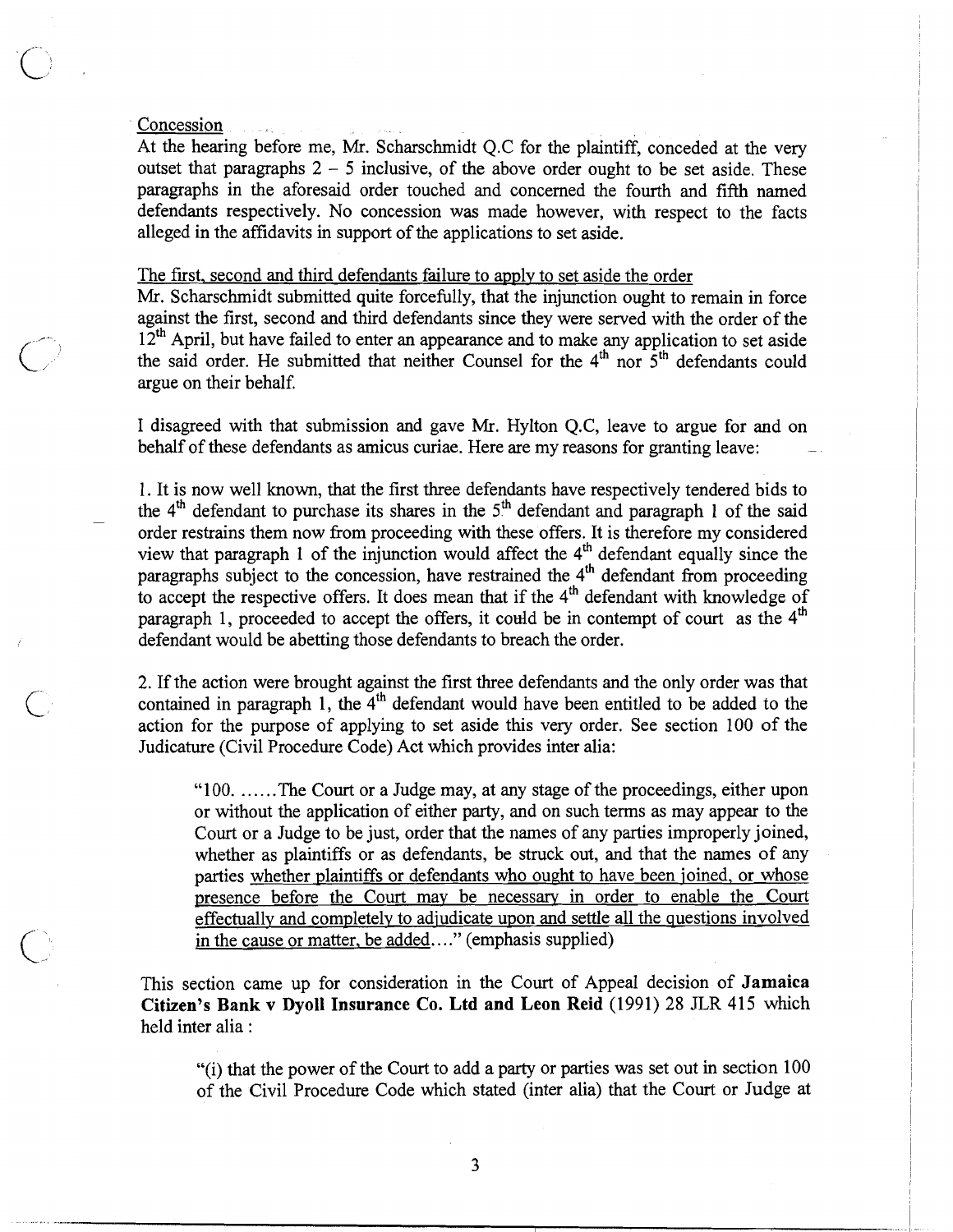any stage of the proceedings may order that the names of any parties whether plaintiff or defendant who ought to be joined and whose presence before the Court is deemed necessary for the Court to effectually and completely adjudicate and settle all questions involved in the cause or matter. This was bolstered by the common law position that when two parties are in a dispute and the determination of that dispute will affect a Third Party in his legal right or in his pocket, then the Court in its discretion may allow him to be added.

3. A jurisdictional issue arose with respect to the order for service of the writ of summons on the first and second defendants outside of the jurisdiction.

The decision to hear Counsel is further supported by material contained in Vol. 22 of Atkin's Encyclopaedia of Court Forms at page 75 where it states:

" An injunction may be dissolved on the application of one defendant, as against other defendants who do not themselves seek such discharge or indeed, take any part in the proceedings, if the defendant making the application is affected thereby." (See **Cretanor Maritime Co. Ltd v Irish Marine Management Ltd, The Cretan Harmony** [I9781 **2** All E.R 164.) -

Setting aside for non-disclosure

The summonses to discharge the exparte injunction relied inter alia, upon the ground that the plaintiff was guilty of non-disclosure of material facts when it applied for the injunction.

The authorities have made it abundantly clear that on an exparte application for an injunction, *"uberrima jdes* " is required and it is therefore incumbent upon an applicant C to make full and frank disclosure of all material facts. See **Jamculture Ltd v Black**  River Upper Morass Development Co. Ltd (1989) 26 JLR 244.

In considering whether there has been relevant non-disclosure and what consequences the Court should attach to any failure to comply with the duty to make full and frank disclosure it should consider whether the applicant made proper inquiries. The authorities indicate also, that the duty of disclosure applies not only to material facts known to the applicant but also to any additional facts which he would have known if he had made such inquiries.

In **Tharmax Ltd v Schott Industrial Glass Ltd** [1981] Fleet Street Reports 289 it was held that even where failure to disclose was an error of judgment only and not deliberate, the order must be discharged without investigating its merits.

If the facts suppressed would not have altered the decision of the judge the injunction will not necessarily be dissolved. See English and Empire Digest Vol. 28(2) 1 12 1 para. 676.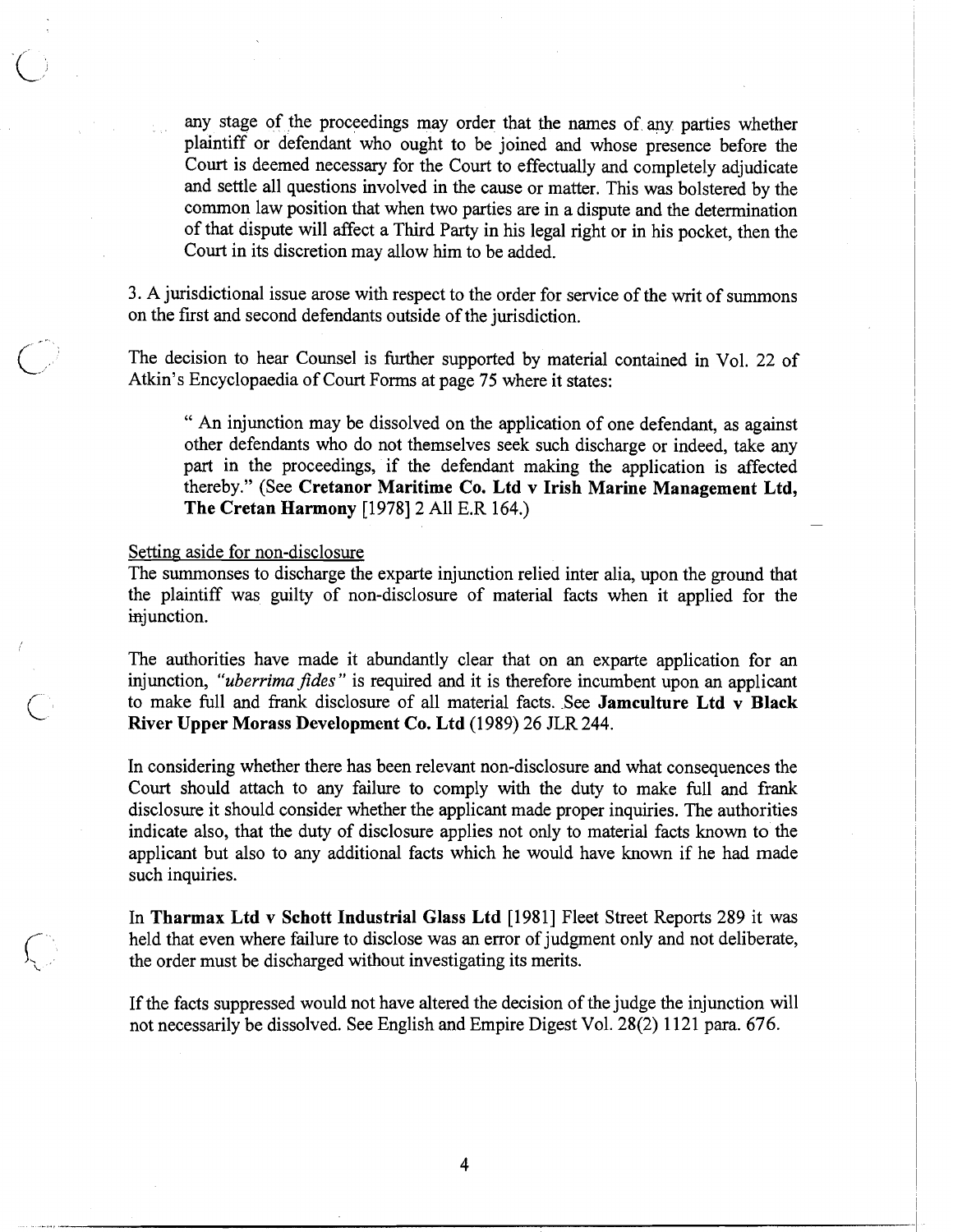The question that arises at times is what should the Court do in a situation where new material has been put forward. **In Minister of Foreign Affairs Trade and Industry v Vehicles and Supplies Ltd and Another** (1991) 4 All E.R 65 it was held inter alia that :

" A Judge of the Supreme Court had jurisdiction under R.S.C Ord. 32 r. 6 as applied to Jamaica by section 686 of the Civil Procedure Code, to vary or revoke an exparte order made by another judge, and in light of the new material put forward.. ... for the order to be set aside, the second Judge had acted within his discretion in setting aside the exparte order made by the first Judge."

#### Should the order be discharged?

-

The affidavit evidence is indeed voluminous but I have read and carefully considered the several issues raised by the parties. I have also given careful consideration to the submissions by each Counsel.

The application for the injunction was supported by an affidavit sworn to by Mr. Dennis Lalor on the  $11<sup>th</sup>$  April 2001.It contended inter alia:

- 1. That the first, second and third defendants had made offers to purchase the fourth defendant's shares.
- 2. That the first, second and third defendants had breached Regulation 4 by failing to give the Plaintiff or other minority shareholders of the fifth named defendant the relevant information **as** to those offers.
- 3. That the first, second and third defendants had also breached regulation 26 by failing to make an offer to the plaintiff and other minority shareholders to purchase the shares.
- 4. That the  $4<sup>th</sup>$  defendant as majority shareholder had failed to consult with the plaintiff and other minority shareholders, in breach of Regulation 8.
- 5. That the fifth defendant had breached Regulation 14 in failing to give notice to the plaintiff and other minority shareholders of the offers which had been made.
- 6. That the  $5<sup>th</sup>$  defendant had also breached Regulation 10 in failing to consult or advise its shareholders with respect to such offers.
- 7. That by an agreement dated the  $21^{st}$  May 1997, the 4<sup>th</sup> and 5<sup>th</sup> defendants had covenanted that the plaintiff and other shareholders would have an option in respect of  $140,816,330$  of ordinary shares in the fifth defendant owned by the  $4<sup>th</sup>$ defendant, and that the alleged option has been breached **as** the 4th defendant has agreed to accept offers for its total shareholding.

The affidavits filed on behalf of the 4<sup>th</sup> and 5<sup>th</sup> defendants revealed additional facts that:

- 1. The plaintiff was the majority shareholder in control of the  $5<sup>th</sup>$  defendant up to the 21<sup>st</sup> May 1997 when a refinancing agreement was made between the plaintiff, the  $4<sup>th</sup>$  and  $5<sup>th</sup>$  defendants in order to save the  $5<sup>th</sup>$  defendant from insolvency.
- 2. There was a further re-financing agreement between the parties on the  $6<sup>th</sup>$ November 2000.

5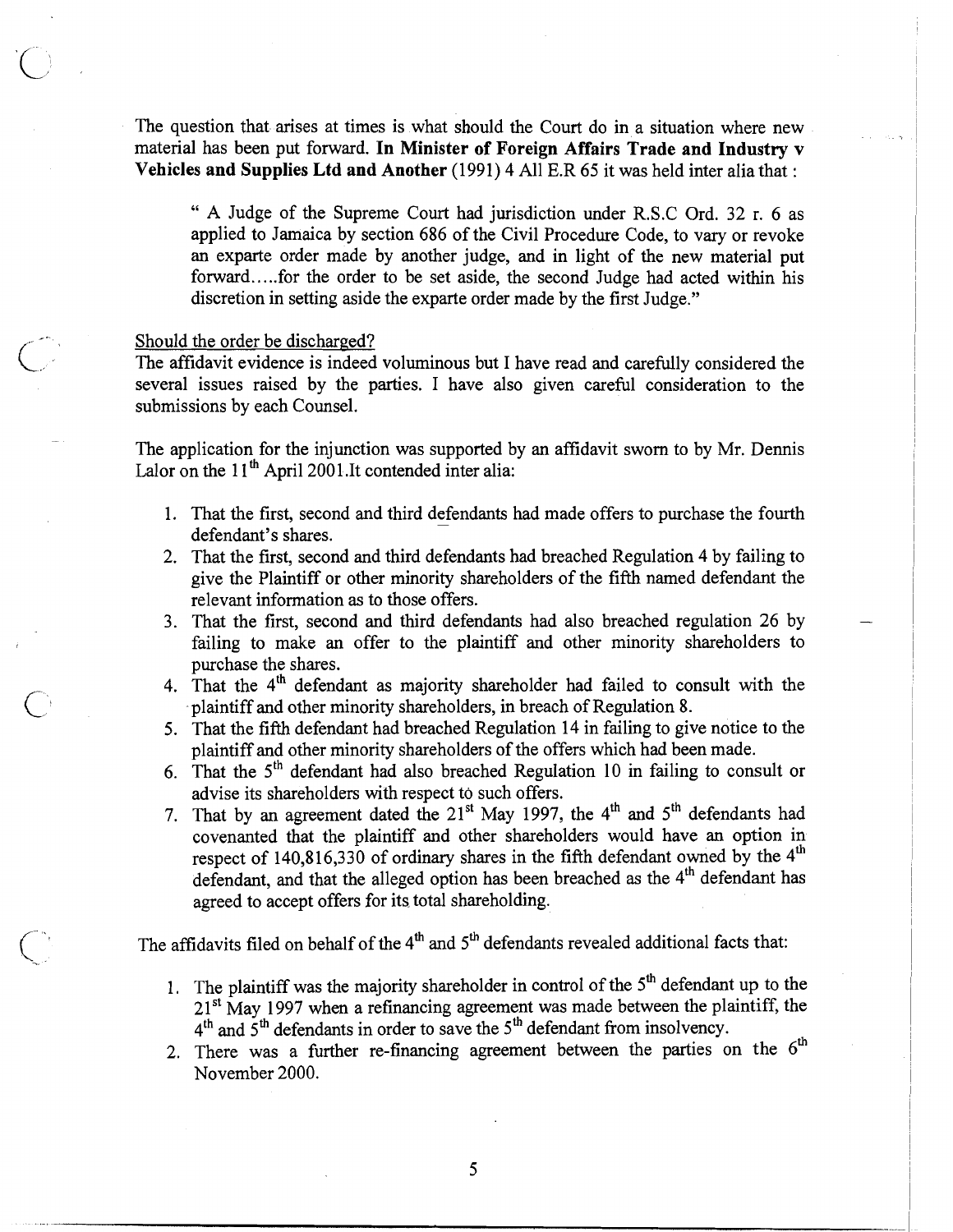- 3. The  $4<sup>th</sup>$  defendant had utilized public funds in the amount of approximately J\$3.2 Billion by way of capital injection in the  $5<sup>th</sup>$  defendant,
- 4. The acquisition by the  $4<sup>th</sup>$  defendant of majority control of the  $5<sup>th</sup>$  defendant had occurred some six weeks prior to the plaintiffs application for the injunction following upon the formal rescission by the  $4<sup>th</sup>$  defendant of the first refinancing agreement on the 26<sup>th</sup> February 2001 due to breach of the agreement by the plaintiff and 5th defendant.
- 5. Under the first agreement in return for the capital injection made by the  $4<sup>th</sup>$ defendant, the  $4<sup>th</sup>$  defendant received 140,816,330 ordinary shares together with 1,056,683,670 cumulative redeemable preference shares which had to be redeemed at its face value of \$1 each together with cumulative preference dividends at 12.5% per annum until  $1<sup>st</sup>$  July, 2002.
- 6. The option to repurchase the  $4<sup>th</sup>$  defendant's 140,816,330 ordinary shares was conditional upon the repayment of the redemption cost of \$1,627,437,222.30 together with the cost of the ordinary shares of  $$245,070,924.30$  as computed on March 1<sup>st</sup> 2001. March  $1^{st}$  2001.
- 7. Resolutions were passed at an extraordinary general meeting of the shareholders held in November 2000 in order to sanction the issue of further shares to the  $4<sup>th</sup>$ defendant as well as the conversion of the redeemable preference shares.
- 8. The further terms of the second refinancing agreement was that the 4<sup>th</sup> defendant would be entitled to sell its entire ordinary shareholding in order to find a shareholder not only to repay the sums of money invested by the  $4<sup>th</sup>$  defendant but also able to sufficiently capitalize the business of the  $5<sup>th</sup>$  defendant.
- 9. The acquisition by the  $4<sup>th</sup>$  defendant of the majority of the ordinary shares in the 5<sup>th</sup> defendant was granted exemption from the Regulations by the Securities Commission pursuant to regulation  $26(2)(b)$  on the basis that the  $4<sup>th</sup>$  defendant's acquisition was necessary for the purpose of recapitalizing or rehabilitating the  $5<sup>th</sup>$ defendant in order to restore it to solvency and in order to enable it to continue to carry on its business as a going concern.
- 10. There was a similar exemption that was granted by the Jamaica Stock Exchange in relation to its rules governing mergers, takeovers and acquisition.
- 11. The numerous correspondence exhibited, show that the dispute was one concerning compensation to Mr. Lalor and there was no reference to any other dispute. Neither was there reference to the purchase of shares or the Regulations.
- 12. There was correspondence between the plaintiff and the 4<sup>th</sup> defendant which indicated FINSAC'S intention to sell its shares to an outside investor.
- 13. The Plaintiff had failed to bring regulation 12 of the Securities (Take Over and Merger) Regulations to the attention of the learned Judge which makes it clear that any obligation to communicate with minority shareholders or to make an offer to such shareholders would only arise upon acquisition of control by the first, second and third defendants.
- 14. The plaintiff had not disclosed its ability to honour the undertaking as to damages or how it would meet the financial obligations in respect of the alleged option to reacquire shares from the 4<sup>th</sup> defendant. See **Lock International Plc v Beswick** [1989] 1 WLR 1268.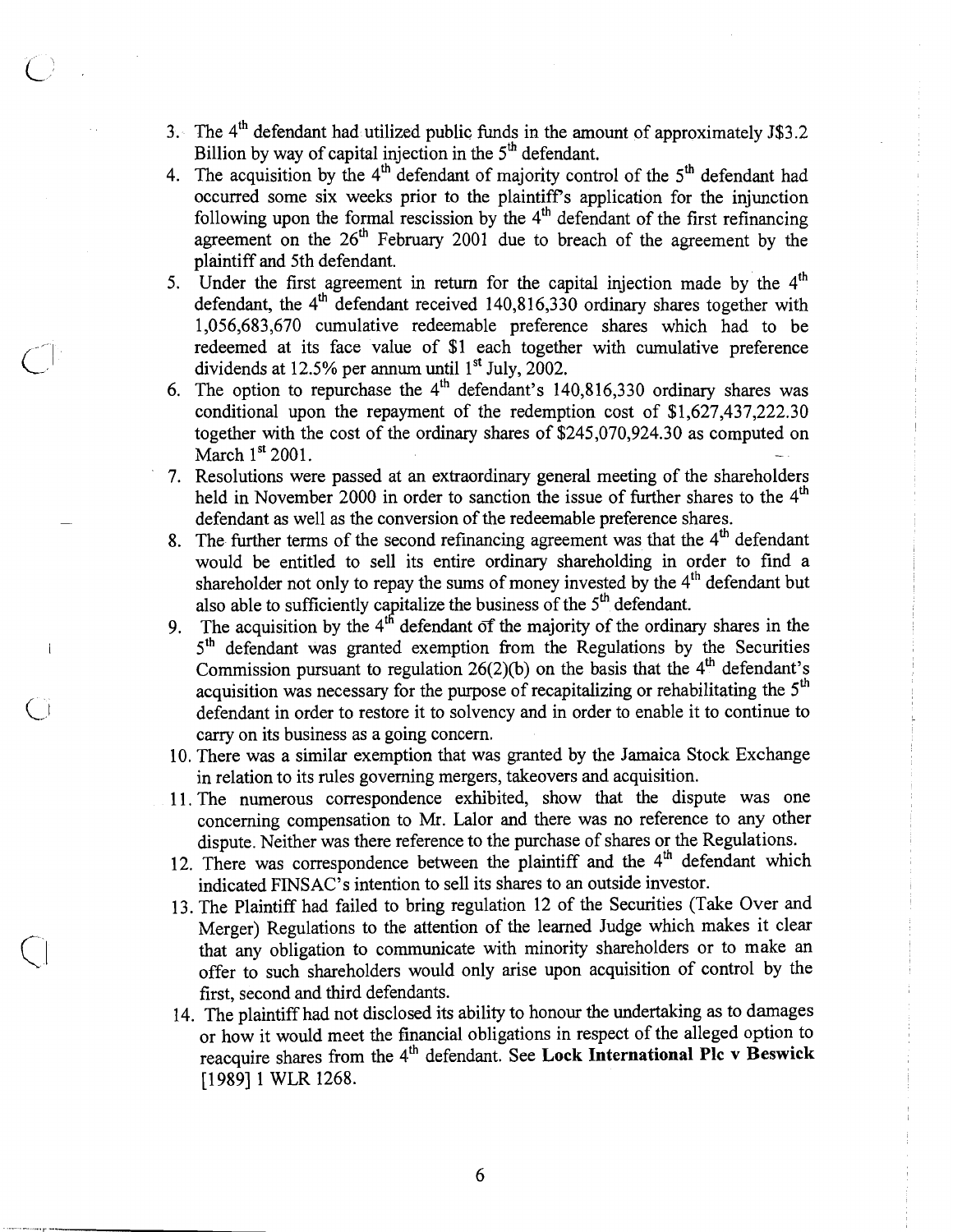It is without dispute that the plaintiff did not apply to have a concurrent writ of summons issued and Mr. Scharschmidt has rightly conceded this. The plaintiff could have sought leave to issue a concurrent writ from the very outset or it might do this at any time during twelve months after the issuing of the original writ. However, the plaintiff now faces a problem. Before leave is granted to issue the concurrent writ the plaintiff has been granted leave to serve the writ out of the jurisdiction. This order would amount to a nullity and warrants the striking out of the writ of summons against these two defendants. See **Greene** v **Green** (1975) 25 WIR 36.

## Conclusion

In view of the foregoing, the Court hereby orders as follows:

- 1. The exparte injunction ordered on the  $12<sup>th</sup>$  day of April 2001, is hereby dissolved.
- 2. The  $4<sup>th</sup>$  and  $5<sup>th</sup>$  named defendants have liberty to proceed with an enquiry as to damages pursuant to the Plaintiff's undertaking as to damages.
- 3. The writ of summons is hereby struck out against the first and second defendants.
- 4. There shall be costs to the  $4<sup>th</sup>$  and  $5<sup>th</sup>$  named defendants to be taxed if not agreed.